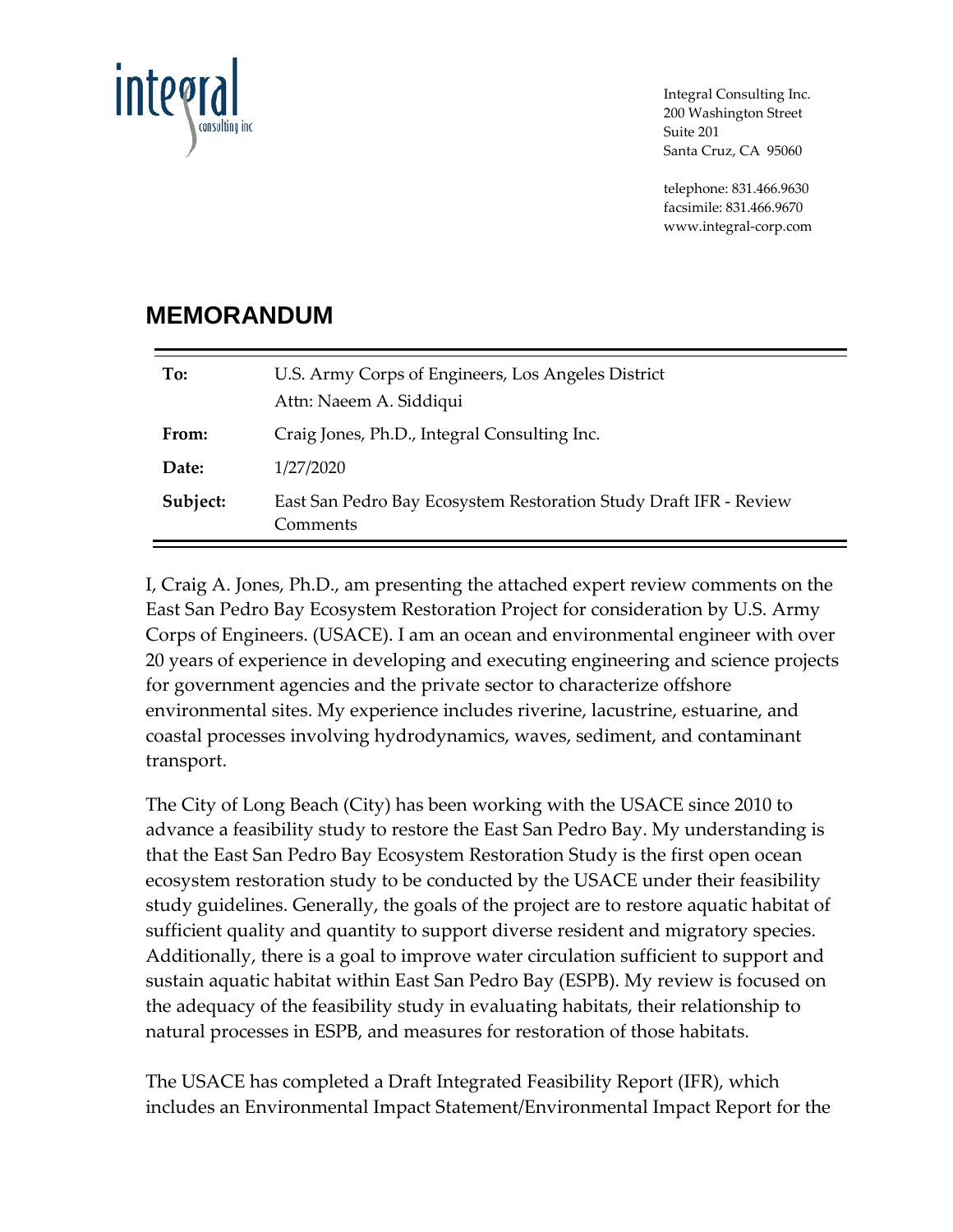East San Pedro Bay Ecosystem Restoration Review 1/27/2020 Page 2 of 12

ESPB Ecosystem Restoration Feasibility Study [1]. The Draft Report is available for public review through January 27, 2020. Following the close of the public review period the USACE and the City will prepare a Final Report, incorporating all comments received. In the attached review, the ESPB restoration goals are examined, habitats that have been identified are reviewed, and the alternatives are reviewed. A summary of review findings is presented at the end.

### **Project Goals**

The project was conceived when the City requested federal partnership from the USACE to address the aquatic ecosystem restoration opportunities within ESPB. Under Section 206 of the Water Resources Development Act of 1996 the U.S. Army Corps of Engineers is granted the authority to undertake restoration projects in aquatic ecosystems such as the ESPB. The USACE evaluates restoration projects that benefit the environment through restoring, improving, or protecting overall aquatic habitat. The USACE entered a partnership with the City to conduct the IFR study and supporting work.

The USACE Planning guidance notebook [2] provides specific objectives for restoration projects. Specifically, the guidance defines:

*The objectives of ecosystem restoration is to restore degraded ecosystem structure, function, and dynamic processes to a less degraded, more natural condition. Restored ecosystems should mimic, as closely as possible, conditions which would occur in the area in the absence of human changes to the landscape and hydrology. Indicators of success would include the presence of a large variety of native plants and animals, the ability of the area to sustain larger numbers of certain indicator species or more biologically desirable species, and the ability of the restored area to continue to function and produce the desired outputs with a minimum of continuing human intervention.*

As stated above, the overall intent of restoration is to partially or fully reestablish a more natural condition which would occur in the area in the absence of humans (bold statement above). Pursuant to this, the ecosystem restoration study should include examination of the naturally occurring ecosystem in the ESPB project area, problems contributing to the ecosystem degradation, and of means for ecosystem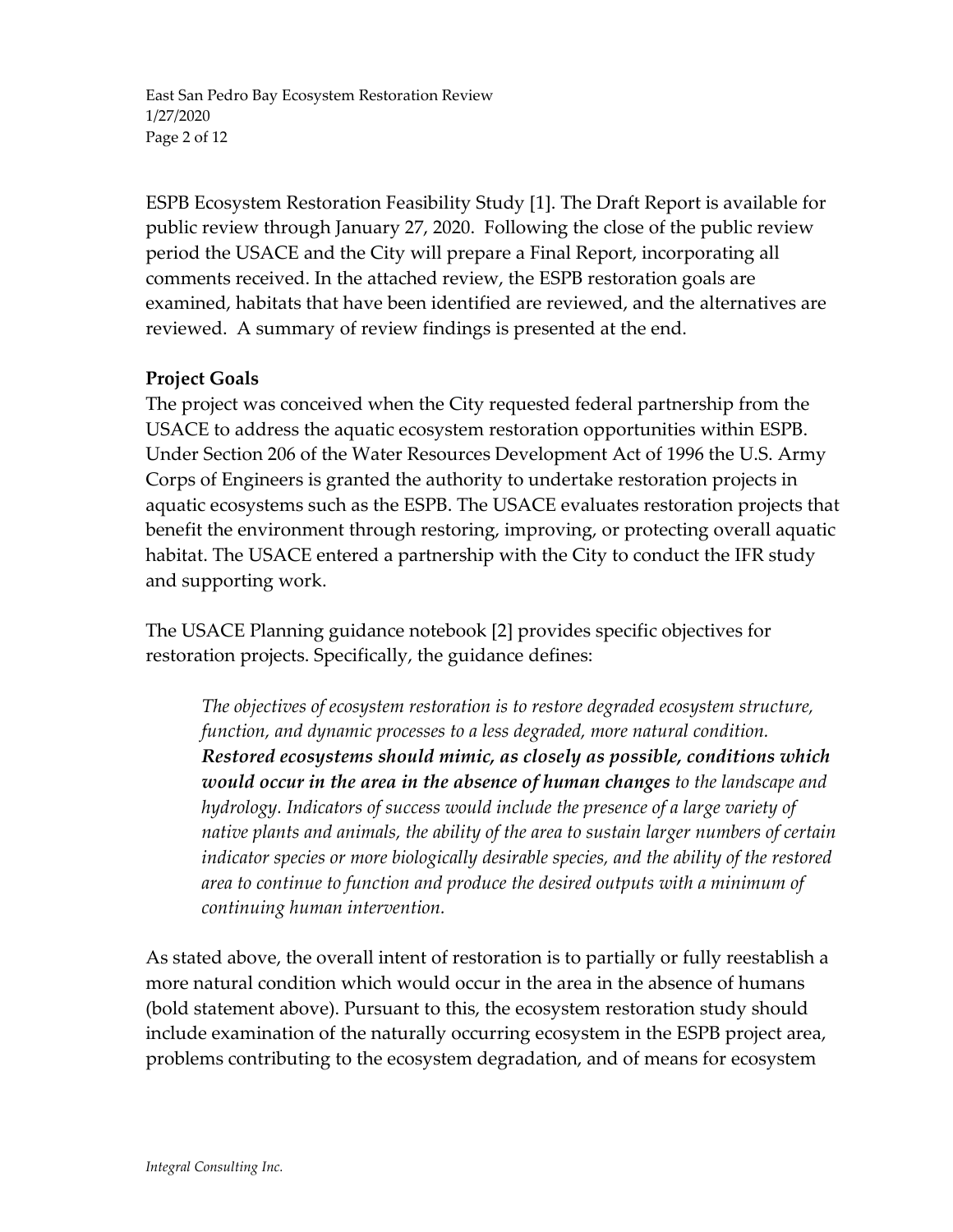East San Pedro Bay Ecosystem Restoration Review 1/27/2020 Page 3 of 12

restoration. The USACE guidance and objectives for restoration inform the basis of the review herein.

In the IFR [1], the overall project goal for the ESPB restoration is: *Restore and improve aquatic ecosystem structure and function for increased habitat biodiversity and ecosystem value of the SCB within the Proposed Project Area of ESPB.*

Leading to the specific USACE ESPB restoration planning objective: *Restore and support the sustained functioning of imperiled aquatic habitats such as kelp, rocky reef, coastal wetlands, and other types historically present in San Pedro Bay of sufficient quality and quantity to support diverse resident and migratory species within ESPB during the period of analysis (50 years)*

The USACE identified key restoration opportunities within the ESPB focusing on high value and degraded habitats. These opportunities include leveraging existing open and undeveloped areas in the project area available for restoration to provide ecosystem functions and increased biodiversity in ESPB within the regional setting of the Southern California Bight (SCB). Multiple opportunities were identified for kelp, wetland, rocky intertidal, and sandy island habitat.

As will be discussed below, these opportunities and alternatives do not focus on key habitats that are present within the ESPB prior to human changes and are still present in the system today, such as sandy beach, sandy intertidal, and sandy subtidal habitats. Furthermore, the IFR overall weights high-value habitat within the entire SCB, but the weighting of all SCB habitats doesn't adequately evaluate the habitat dominant in the original ESPB natural system (primarily sand). A significant change in the system habitat composition is generally termed habitat enhancement. Enhancement incorporates ecosystem features, that while perhaps high value, were not historically significant in the project area. Since the primary goal of USACE guidance is, "to restore degraded ecosystem … to a less degraded, more natural condition," the IFR project goals to increased habitat biodiversity and ecosystem value based on evaluation of the entire SCB is more accurately an enhancement than a restoration of ESPB.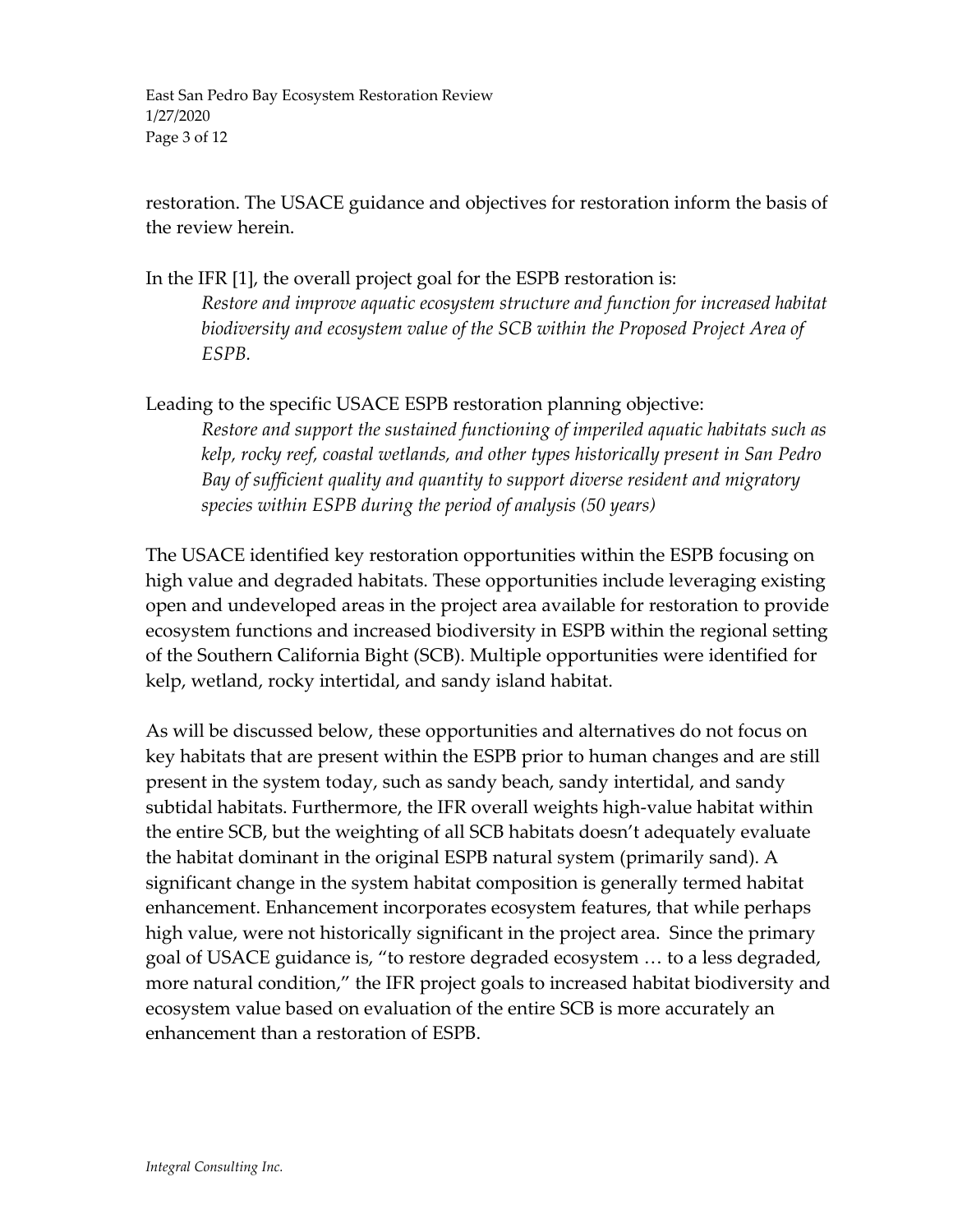East San Pedro Bay Ecosystem Restoration Review 1/27/2020 Page 4 of 12

It is widely acknowledged that the USACE alternatives had to incorporate a number of planning constraints and considerations including:

- Avoid negative impacts to U.S. Navy's operations including activities in support of national security and other missions.
- Do not significantly reduce operational capacity for the ports, THUMS oil extraction islands or other existing maritime operations.
- Do not allow for infilling any of the energy island borrow pits located within the ESPB boundary.

These constraints pose significant barriers to the restoration of ESPB to conditions prior to human change; however, striving for those conditions should be a primary objective of the restoration alternatives and their evaluation.

## **Project Setting**

The SCB extends more than 370 miles from Point Conception (USA) to Punta Banda (Mexico) and supports some of the most diverse and highly productive coastal ecosystems in the U.S. The SCB is a dynamic region where the cold California Current flows south to mix with the warm north flowing Davidson Counter-current [3]. Overall, it is agreed that the ESPB restoration represents an unparalleled opportunity to support a unique and ecologically productive part of the Pacific Ocean. Pursuant to this, it is important to understand and evaluate the habitats through the historic context of what a sub-region of the SCB, such as the ESPB, naturally supported. Without an understanding of the natural baseline habitat, any restoration or enhancement activities risk unintended consequences.

[Figure 1](#page-4-0) illustrates the USACE defined project and study areas. The ESPB project encompasses the semi-enclosed bay/estuary offshore of Long Beach from the Los Angeles River to Seal Beach. The project area today includes a wide array of subtidal and intertidal habitats. The focus of the project is to restore scarce coastal and marine habitat types that have been lost or imperiled due to port development, urbanization, and associated activities within the project area [1]. In contrast to the ESPB project area, the overall study area encompasses a much larger region extending west past the Port of Los Angeles to the point Fermin Lighthouse. The range of habitats naturally supported in the study and project areas prior to development differ. The study area habitats significantly varied due to the transition in coastal geomorphology from a cliff backed shoreline to the west to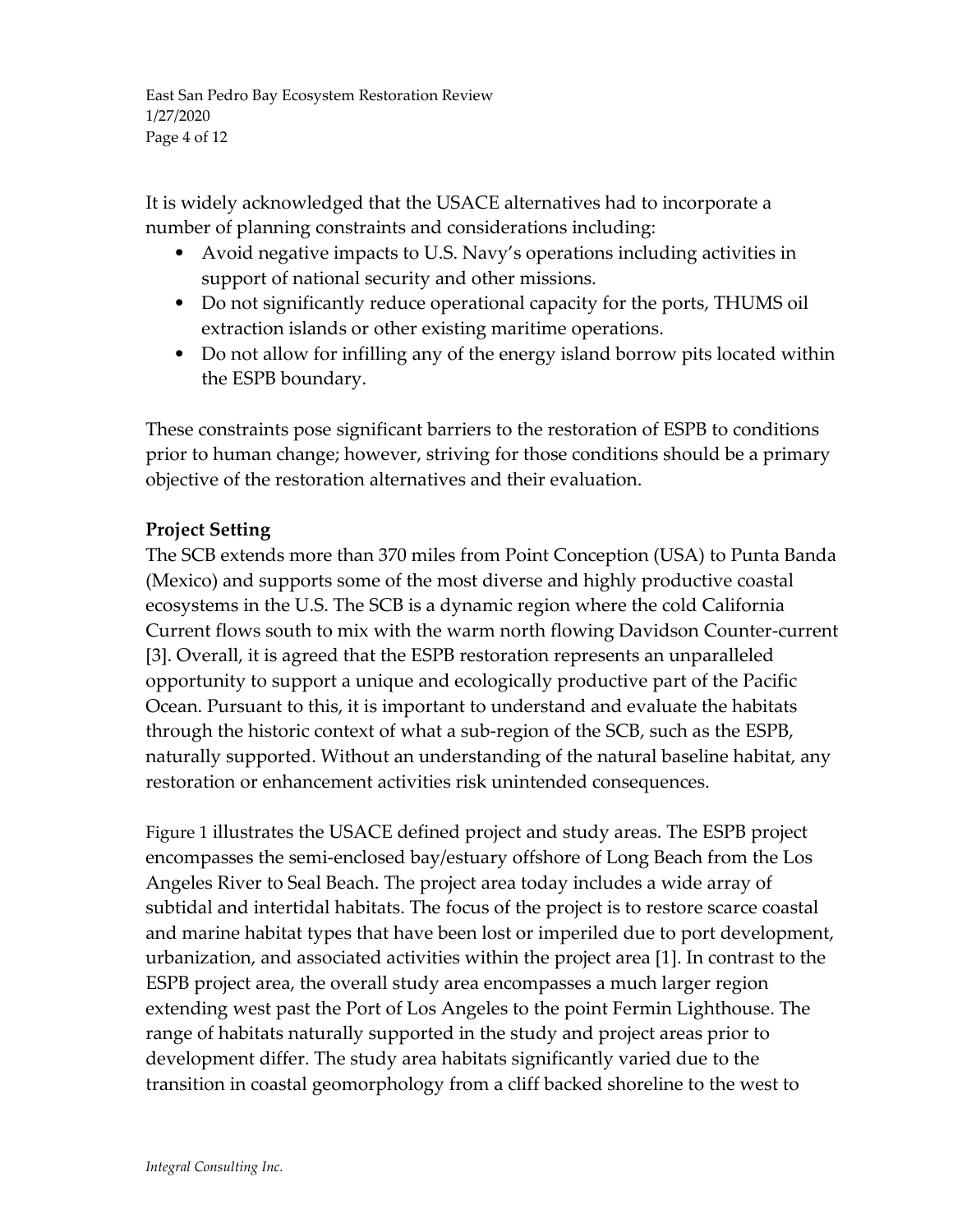East San Pedro Bay Ecosystem Restoration Review 1/27/2020 Page 5 of 12

open sandy beach to the east. The ESBP project area coastline was primarily sandy beach with inland wetlands/coastal lagoons.



Figure 1. Project and study area as defined by the USACE (IFR, 2019).

<span id="page-4-0"></span>In the IFR kelp, rocky reef, coastal wetlands, and other habitat types have been identified in SCB as supporting diverse resident and migratory species within the region. Identified ecosystem stresses to the area have included loss of historic coastal wetlands and sensitive marine habitat areas with associated nursery, reproductive, and other ecological functions; and reduced abundance and biodiversity of marine populations as a result of habitat loss. The identified stresses to the ecosystems are human induced including coastal and offshore development resulting in a loss of kelp extents, rocky reef, wetlands, and eelgrass. Sandy intertidal is not included in the IFR habitat discussion.

The region around the Palos Verdes Peninsula has lost over half of the kelp habitat resulting in substantial fish biomass decreases. As seen in [Figure 2,](#page-5-0) the stressed kelp habitats are in rocky cliff backed shoreline regions along the Peninsula. The cliff backed shoreline is common to geomorphic regions supporting kelp habitat along the California coast. The regions of kelp habitat loss, while tragic for the overall SCB, are not located within the study or project areas. The IFR does not address that this highly valued habitat targeted for restoration was not of significance historically in the ESPB project area. It is important to assess the potential for the unintended consequences of restoring a kelp habitat that was not naturally occurring in the project area.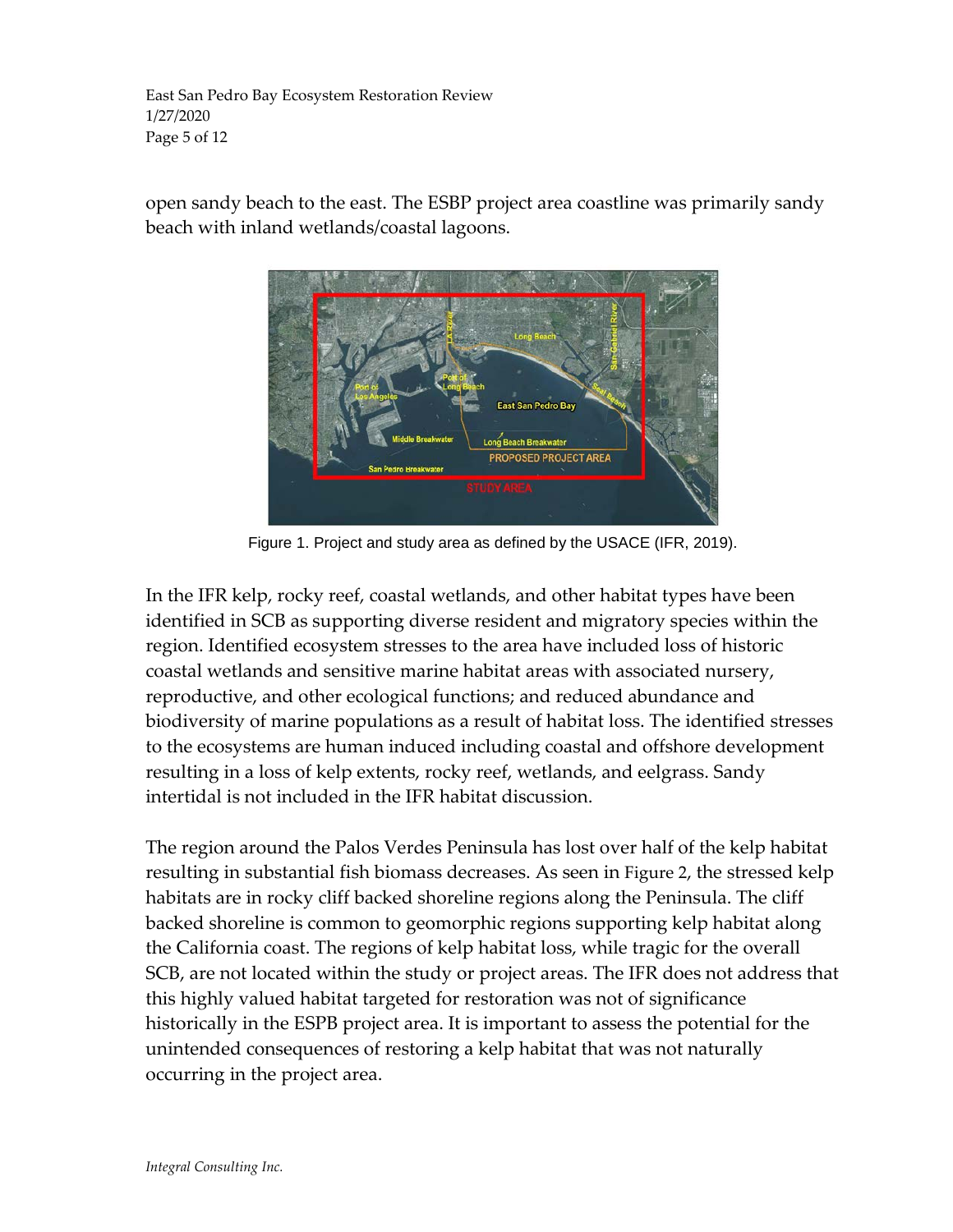East San Pedro Bay Ecosystem Restoration Review 1/27/2020 Page 6 of 12



Figure 2. Kelp loss from historic (brown) to current (green) extents.

<span id="page-5-0"></span>According to the IFR, wetlands in the San Pedro Bay historically accounted for 80% of all wetland habitat in southern California. Construction of infrastructure (e.g., breakwaters) and filling of wetlands during the development of the ports and harbor severely decreased existing wetland and sandy coastal habitat quantity and quality. The human induced stresses to ecosystem functions continue to this day. The wetland habitat has been reduced by 93% due to human changes to the system [1]. As seen in [Figure 3,](#page-6-0) the vast majority of wetland habitat has been filled or transitioned to port and harbor subtidal waters. Unfortunately, given the constraints in the project area, there is limited opportunity to restore wetland habitat.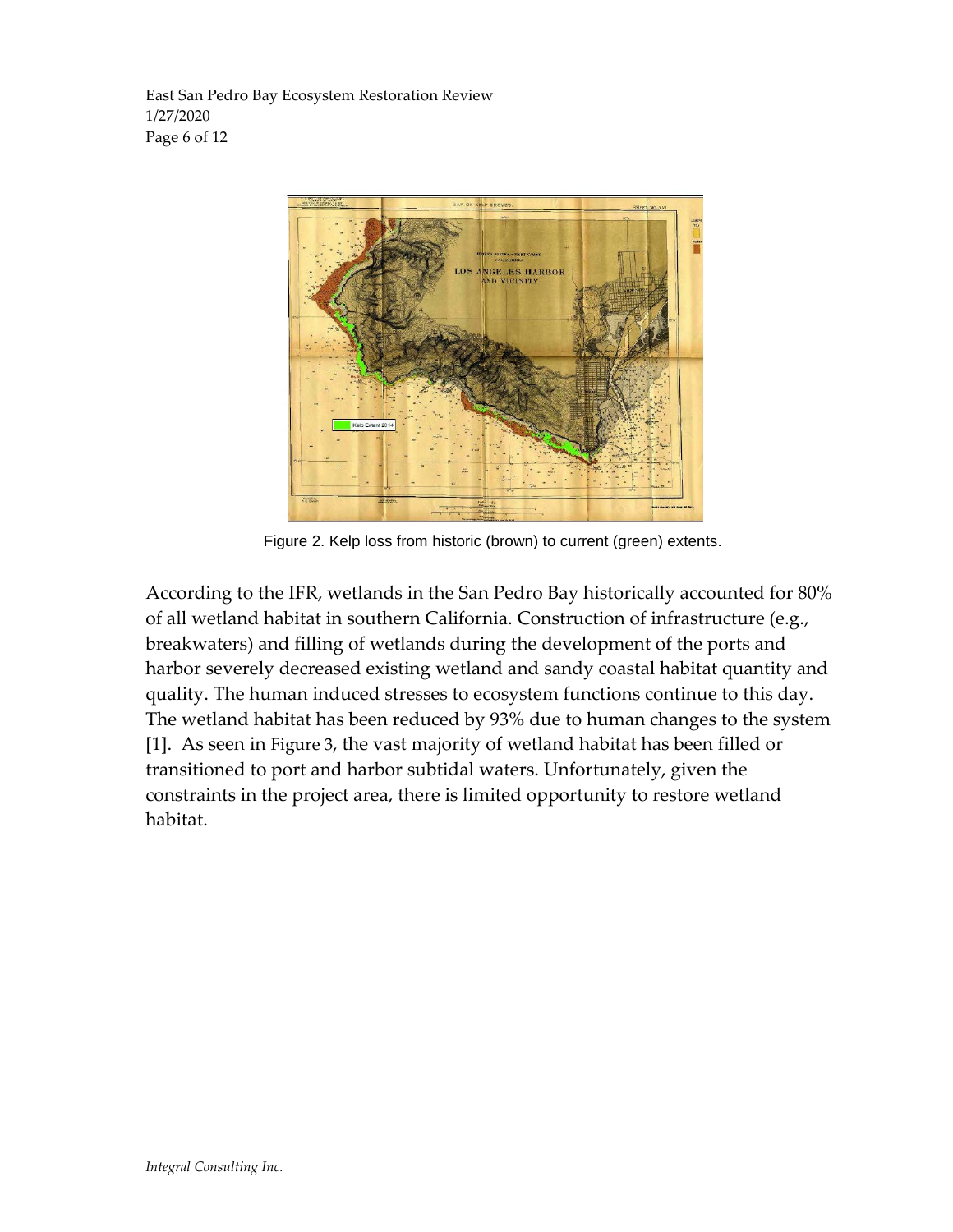East San Pedro Bay Ecosystem Restoration Review 1/27/2020 Page 7 of 12



Figure 3. Historic and current estuarine habitat in San Pedro Bay region.

<span id="page-6-0"></span>What is clear in [Figure 3](#page-6-0) and available  $19<sup>th</sup>$  century maps is that the ESPB project area was dominated by sandy coast. Wide, sandy beaches concentrated adjacent to river mouths or where features retain sand (e.g., headlands) are a common, yet sensitive, geomorphic and habitat feature in southern California [4, 5]. Beaches are an invaluable ecological, social, economic, and cultural resource in southern California. Favorable weather and ocean conditions, combined with the high population density of the region, have resulted in these beaches becoming the most popular recreation destination.

The sandy beaches are a key coastal habitat that is has been highly vulnerable to human induced change<sup>[1](#page-6-1)</sup>. The Coastal Conservancy has noted that over 60% of beaches statewide are threatened. Sediment transport is a key process that provides critical support for the health of beaches. The Los Angeles and San Gabriel Rivers have been disrupted due to development resulting in loss of annual sand sized sediment load to the project area beaches. Sediment deposits within the region are

<span id="page-6-1"></span> <sup>1</sup> [https://data.cnra.ca.gov/dataset/41afe0c6-3471-4a9b-85ed-2a6e3380f197/resource/42611842-](https://data.cnra.ca.gov/dataset/41afe0c6-3471-4a9b-85ed-2a6e3380f197/resource/42611842-269f-4a7c-815c-06687741474b/download/scmpa-24-final-report.pdf) [269f-4a7c-815c-06687741474b/download/scmpa-24-final-report.pdf](https://data.cnra.ca.gov/dataset/41afe0c6-3471-4a9b-85ed-2a6e3380f197/resource/42611842-269f-4a7c-815c-06687741474b/download/scmpa-24-final-report.pdf)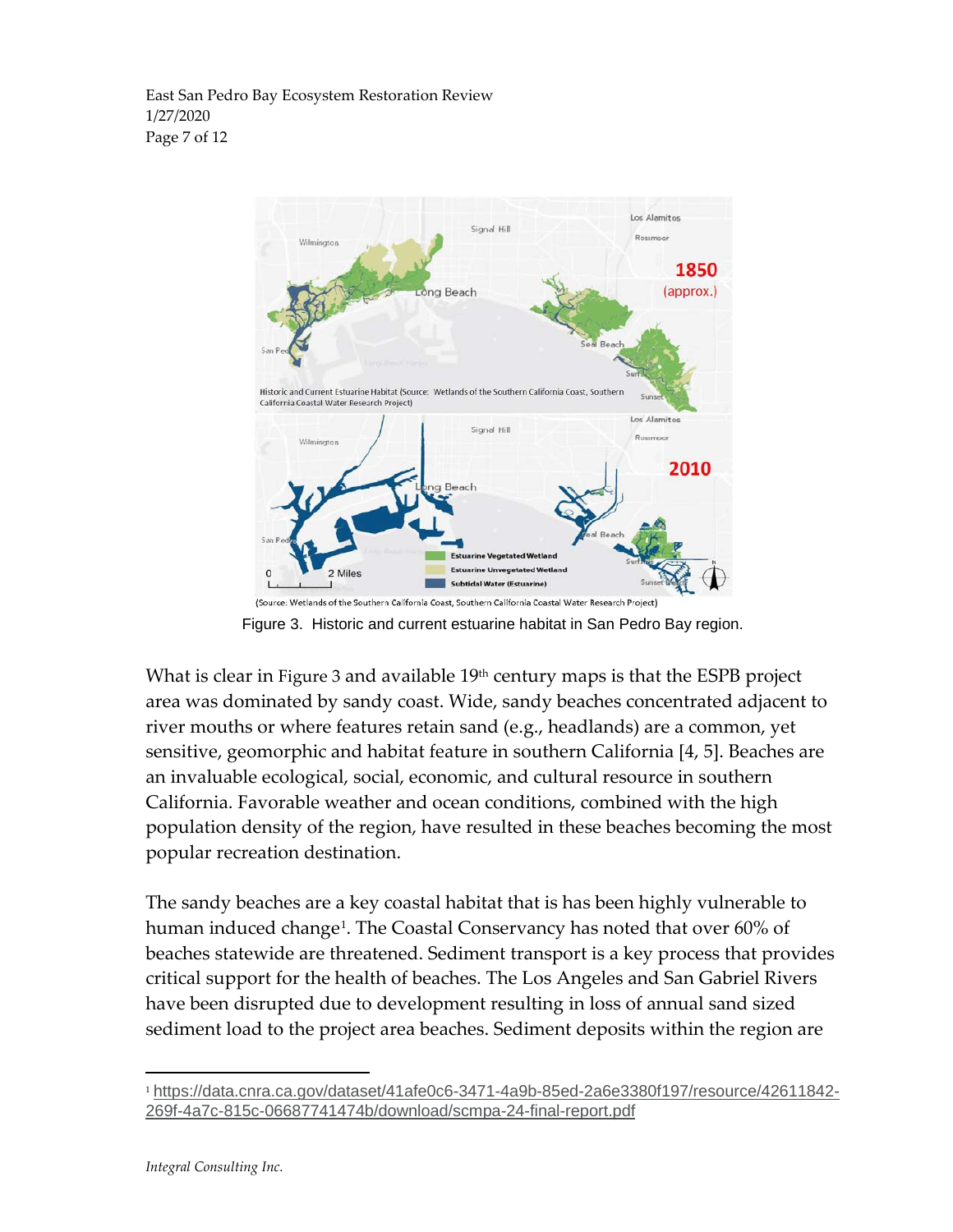East San Pedro Bay Ecosystem Restoration Review 1/27/2020 Page 8 of 12

no longer replenished with fresh, clean, coarse sands on an ongoing basis. In addition, presence of structures (e.g., breakwaters) further disrupt sediment transport and the wave dynamics responsible for maintaining these beaches. Presently, beach nourishment is required to sustain this valuable ecologic, social, and human resource in ESPB making the sandy beaches an important habitat to consider in any restoration study.

The subtidal sand, intertidal swash zone, and upper beach are critical components of the sandy beaches that are not included in the IFR. While the upper beach is generally above the intertidal, except during large storm events, it is an important component of a complete coastal habitat evaluation. As noted in the IFR study, sandy islands, a proxy for beach habitat, are a scarce habitat for threatened and endangered shorebirds.

Overall, the IFR assesses and values multiple habitats throughout and outside of the study area. Unfortunately, some of these habitats were not naturally dominant in the project area and a key habitat in the specific project area, sandy beaches, are not specifically included in the study. While the study aims to enhance ecosystem features that did not naturally exist in the project area, it omits important habitat associated with a sandy coast that is important both historically and present day.

#### **Alternatives Evaluation**

The USACE performed a comprehensive formulation of alternatives based on stakeholder input. Habitat restoration measures were screened according to USACE evaluation criteria including effectiveness, efficiency, and acceptability metrics. Habitat measures included kelp, rocky reef, eelgrass, wetland, oyster reef, and sandy island. Additional restoration measures included evaluating breakwater modifications. As discussed, the omission of sandy beach habitat represents a significant omission in any complete assessment of habitat measures. Therefore, measures such as breakwater modifications that support sandy habitats overall, were not linked to any habitat unit. While the sandy island habitat provides similar ecosystem services, restoration of existing sand habitat by breakwater modification is not evaluated. This deficiency will be discussed further below.

Generally breakwater modifications, either lowering, notching, or removal, allow more for wave energy and circulation in the project area similar to the historic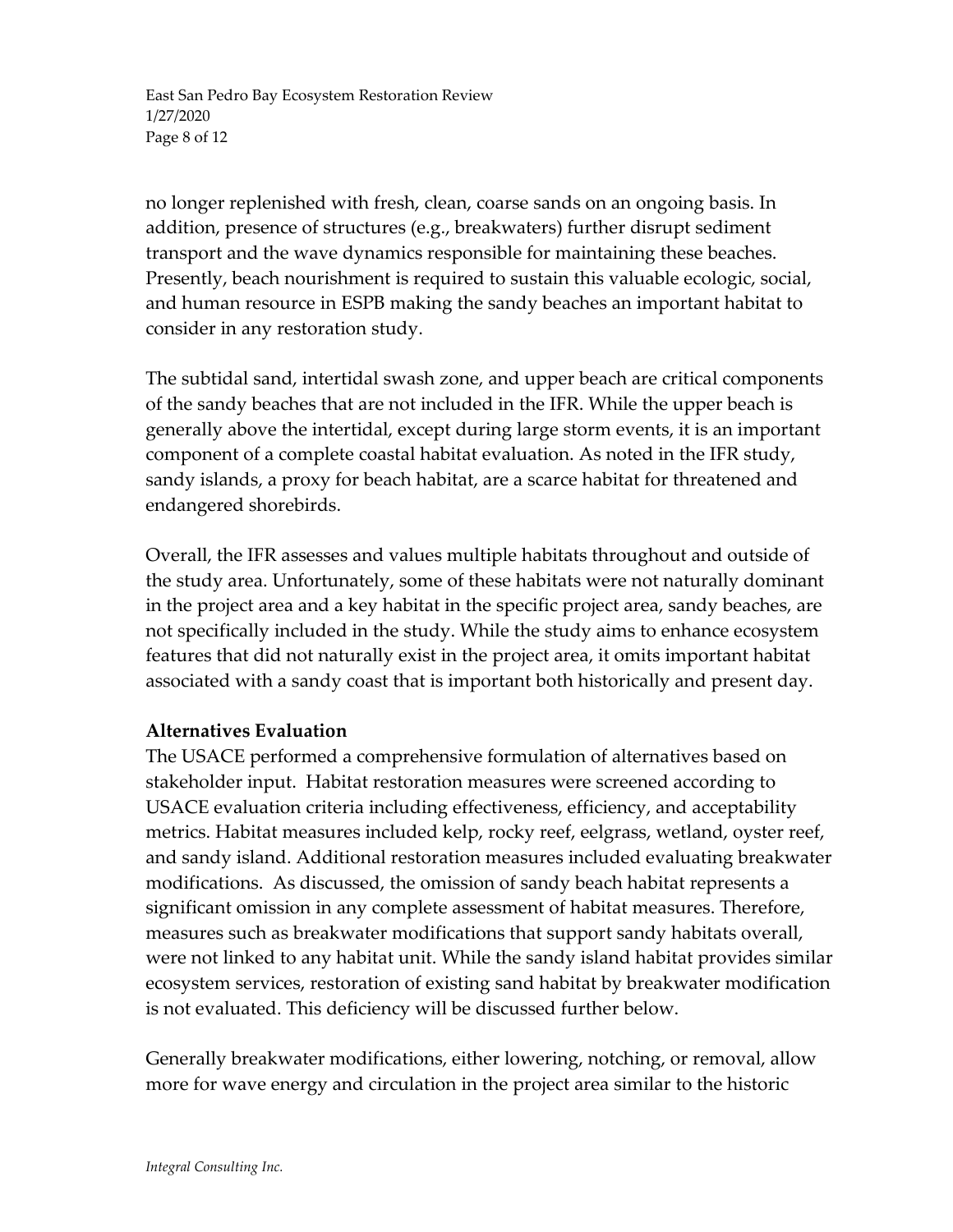East San Pedro Bay Ecosystem Restoration Review 1/27/2020 Page 9 of 12

natural system [1]. With breakwater modification, the USACE modeling found that there were significant wave height increases from existing conditions. The wave height increases result in increases of downtime for maritime operations in the area. Coincident with the wave height increases, the IFR found that fine sediment would be eroded in favor of coarse sand sediment. The increased wave action would also result in shoreline configuration changes and possible widening zones of erosion. The habitat unit (HU) score for the breakwater modifications were deemed to be zero. The breakwater modifications were concluded as the highest cost with zero restoration benefit.

The evaluation of the breakwater removal did not include any scoring of the restorative benefits to the natural sandy bottom and beach habitats. The removal of fine sediment in favor of coarse sediment benthos is restorative to the historic ESPB ecosystem; however, the HU score was zero for these restoration activities. Furthermore, the decreased flushing time (e.g., particle residence time) evaluated in the IFF improves water quality and circulation that is beneficial to all of the habitats being evaluated. By not scoring the range ecosystem benefits, the IFR prematurely screens out breakwater modifications.

The Southern California Coastal Bay Ecosystem Model habitat model used for the IFR considers the entire SCB. The metrics/goals of increasing total habitat area, diversity, and connectivity are therefore scored for a much larger region than the project area. As discussed previously, the inclusion of habitat outside of the project area provides inequitable habitat values for habitat not naturally occurring in the project.

Alternative 8 is the only alternative carried forward to the final array that incorporates any sandy habitat through the sandy islands. As stated in the IFR, the habitat is valuable for threatened and endangered shorebirds. Also, Alternative 8 gains the most restored and enhanced acreage over the largest number of sensitive habitat types. However, Alternative 8 is screened out. Alternative 4a, the final selected alternative and primarily achieves enhancement of kelp, intertidal, and rocky reef habitat that was not dominant in ESPB before human change to the system. Alternative 4a has no restoration of the dominant existing sandy habitat. While the IFR states that the study avoids valuing one type of habitat over another, the historic sandy habitats are not equitably evaluated in the study.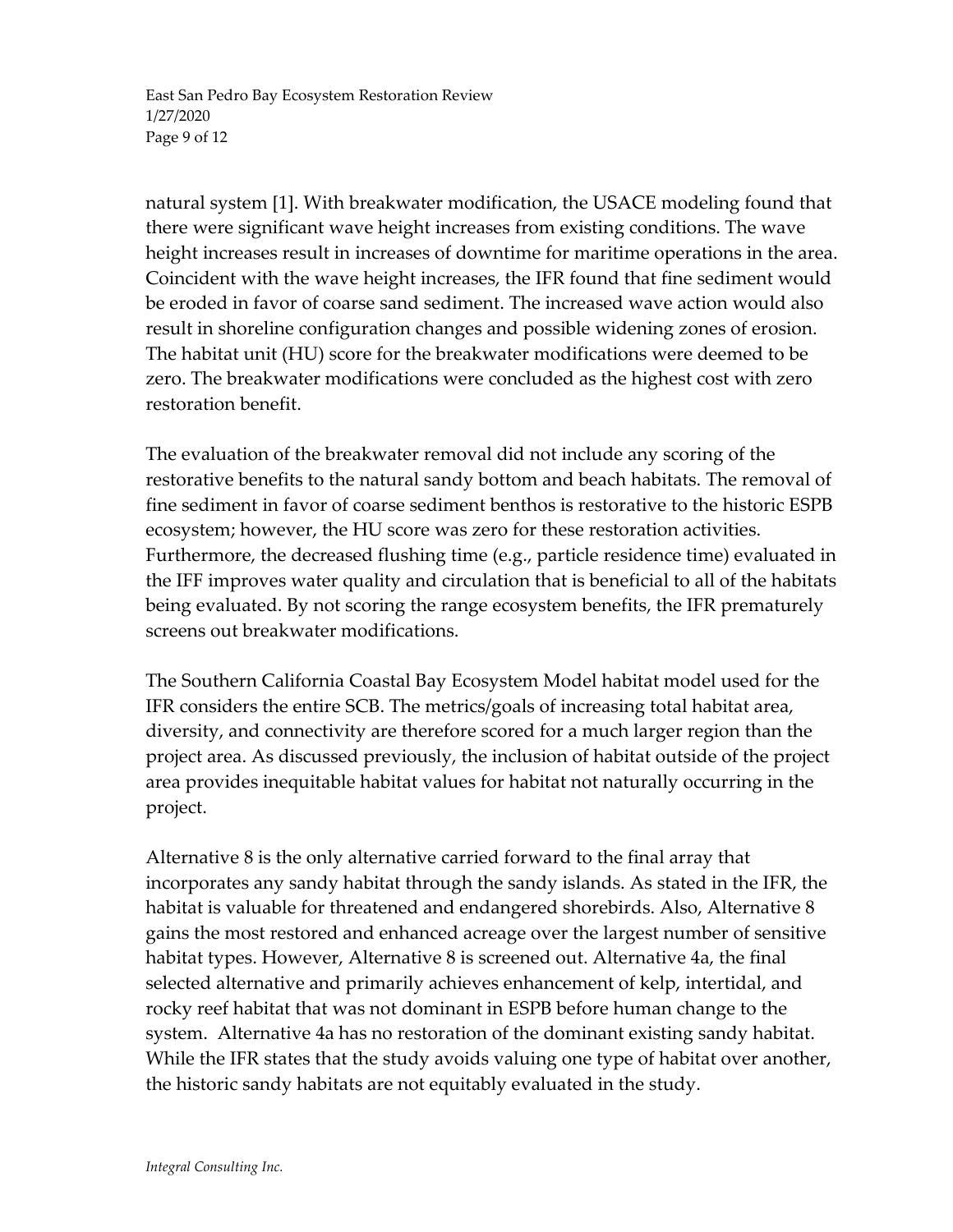East San Pedro Bay Ecosystem Restoration Review 1/27/2020 Page 10 of 12

The scoring systems used in the IFR does not account for all of the process linkages across measures and metrics. For example, the breakwater removal measures are not linked to benefits to other habitats through the support of healthy benthos and water quality. Furthermore, the IFR does not assess the potential consequences of significantly increasing the acreage of new habitat. Increased kelp and rocky intertidal habitat could reduce circulation and negatively impact water quality in the region. These new habitats could also decrease water clarity and sediment sizes at the beach which would result in degradation of a substantial recreational resource. The IFR must include a full assessment of the potential negative consequences of increasing the quantity of new habitat in the area before selecting an alternative.

#### **Summary**

While the IFR presents a comprehensive evaluation of restoration feasibility in ESPB, the opportunities and alternatives assessed do not focus on key habitat that was present prior to human changes, is still present, and stressed today (e.g., sandy beach, sandy intertidal, and sandy subtidal habitats). The significant change in the system habitat composition resulting from Alternative 4a is generally termed habitat enhancement. Since the primary goal of USACE guidance is, "to restore degraded ecosystem … to a less degraded, more natural condition," the IFR project goals to increased habitat biodiversity and ecosystem value based on evaluation of the entire SCB is more accurately an enhancement than a restoration of ESPB. Furthermore, the IFR does not examine the consequences of expanding new habitats in the ESPB.

The review of the IFR highlights several key concerns:

- The range of habitats naturally supported in the study and project areas prior to human development are different. The study area habitats significantly varied due to the transition in coastal geomorphology from a cliff backed shoreline to the west to open sandy beach to the east. The ESBP project area coastline was primarily sandy beach with inland wetlands/coastal lagoons.
- The subtidal sand, intertidal swash zone, and upper beach are critical habitats locally that are not included in the IFR evaluation.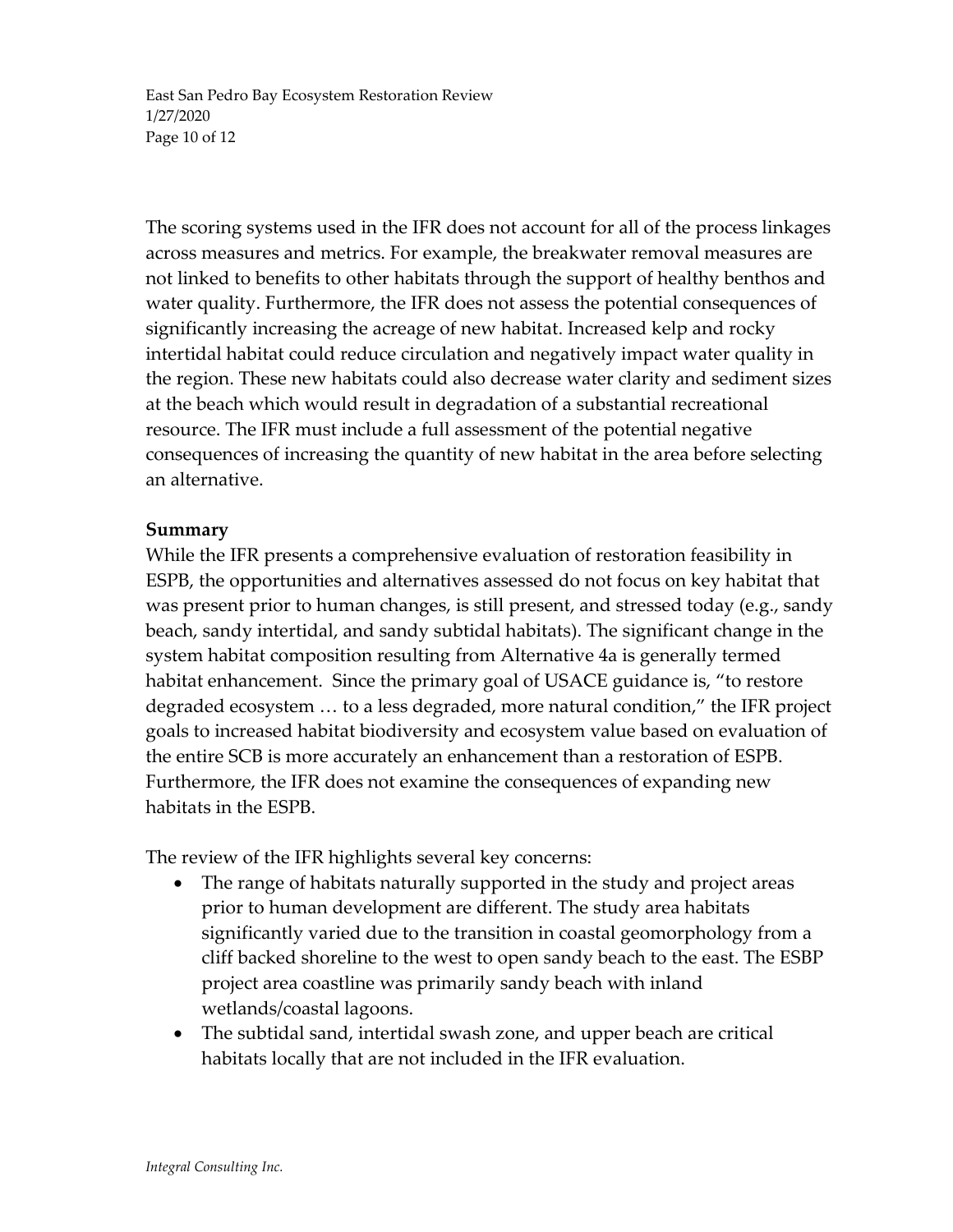East San Pedro Bay Ecosystem Restoration Review 1/27/2020 Page 11 of 12

- While the study aims to enhance ecosystem features that did not naturally exist in the project area, it omits habitat associated with a sandy coast that is important both historically and present day.
- Without an understanding of the natural baseline habitat in ESPB, any restoration or enhancement activities risk being ecologically incompatible and risk unintended consequences.
- By not scoring all ecosystem restoration benefits, such as support of sandy habitat and circulation, the IFR prematurely excludes reasonable and practicable breakwater modifications.
- While the IFR states that the study avoids valuing one type of habitat over another, the historic sandy habitats are not equitably evaluated in the study.
- The IFR must include a full assessment of the potential negative consequences of increasing the quantity of new habitat.

We appreciate this opportunity to provide the USACE with this review. Please let me know if you need any further information.

Sincerely,

**Craig A. Jones, Ph.D.**

**Principal Marine Scientist**